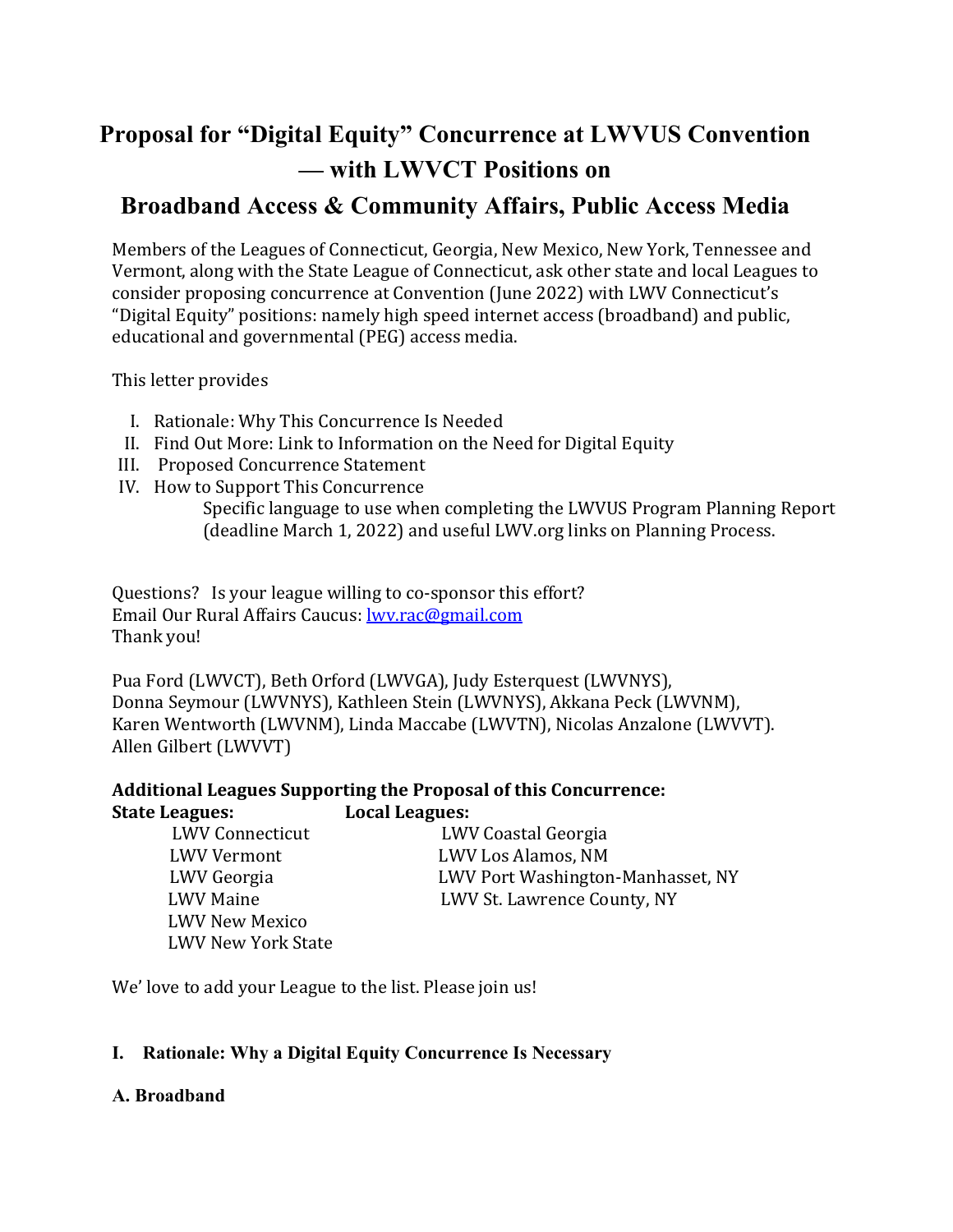Most state and local leagues do not have positions on digital equity and having a national position would allow them to advocate for digital equity at the state and local levels. No resources from the LWVUS would be required to enable state and local advocacy. To understand why advocacy is needed we must recognize the breadth of the need for broadband access. The Connecticut Position Study clearly stated this need:

High speed Internet—or broadband—means a fast Internet connection through cable lines, telephone lines, power lines, or by wireless technologies. Universal access is important because all consumers need fast, high-capacity connections to conduct business efficiently, to telecommute, to engage in political discourse, to communicate with their legislators, to use Internet telephone services, to get speedy access to e-mail communications, and to view live video or radio broadcasts." (15)

The ongoing COVID-19 pandemic has intensified our awareness of this need. To the Connecticut list we would now add that universal access is increasingly essential:

- so that all students can access online or hybrid classes;
- so that all households have access to telemedicine and advanced diagnostics, especially in rural areas with few primary care doctors and fewer specialists;
- so that all residents have access to a wider range of local/national news and information than is currently available;
- so that workers can connect remotely from home.

All households need affordable access to a broadband connection with sufficient speed and bandwidth to allow a family to engage in all these activities simultaneously. Yet, in sparsely populated rural and poorer urban areas, internet service is often provided by a monopoly or at best a duopoly, leading to predatory pricing, cherry picking of customers, and much slower speeds. In short, the Covid-19 pandemic has only underscored the necessity of *Digital Equity,* the principle at the heart of the LWV CT position.

Three elements are needed for Digital Equity:

- **Access to Infrastructure**: Does everyone have access to high-speed internet? Can their residence or office connect to local high-quality infrastructure? Is there sufficient resiliency and reliability to make the service dependable?
- **Affordability**: Is the access affordable for all users?
- **Access to Devices & Know-How**: Are people capable of using their high-speed connection for basic needs as well as expanded opportunities? Do they have the devices (tablets, computers) and the skills needed to use them effectively?

The League of Women Voters has numerous positions supporting equitable access to education and healthcare; equal opportunity and pay in the job market; and equal access to the ballot box. In the contemporary world, Digital Inequity impacts all of these rights.

Furthermore, we know that Digital Inequity disproportionally affects people of color and other marginalized people and communities. Given the League's paired priorities of Diversity, Inclusion, and Equity and "Making Democracy Work," we must demand that broadband access not be limited by zipcode or demographics.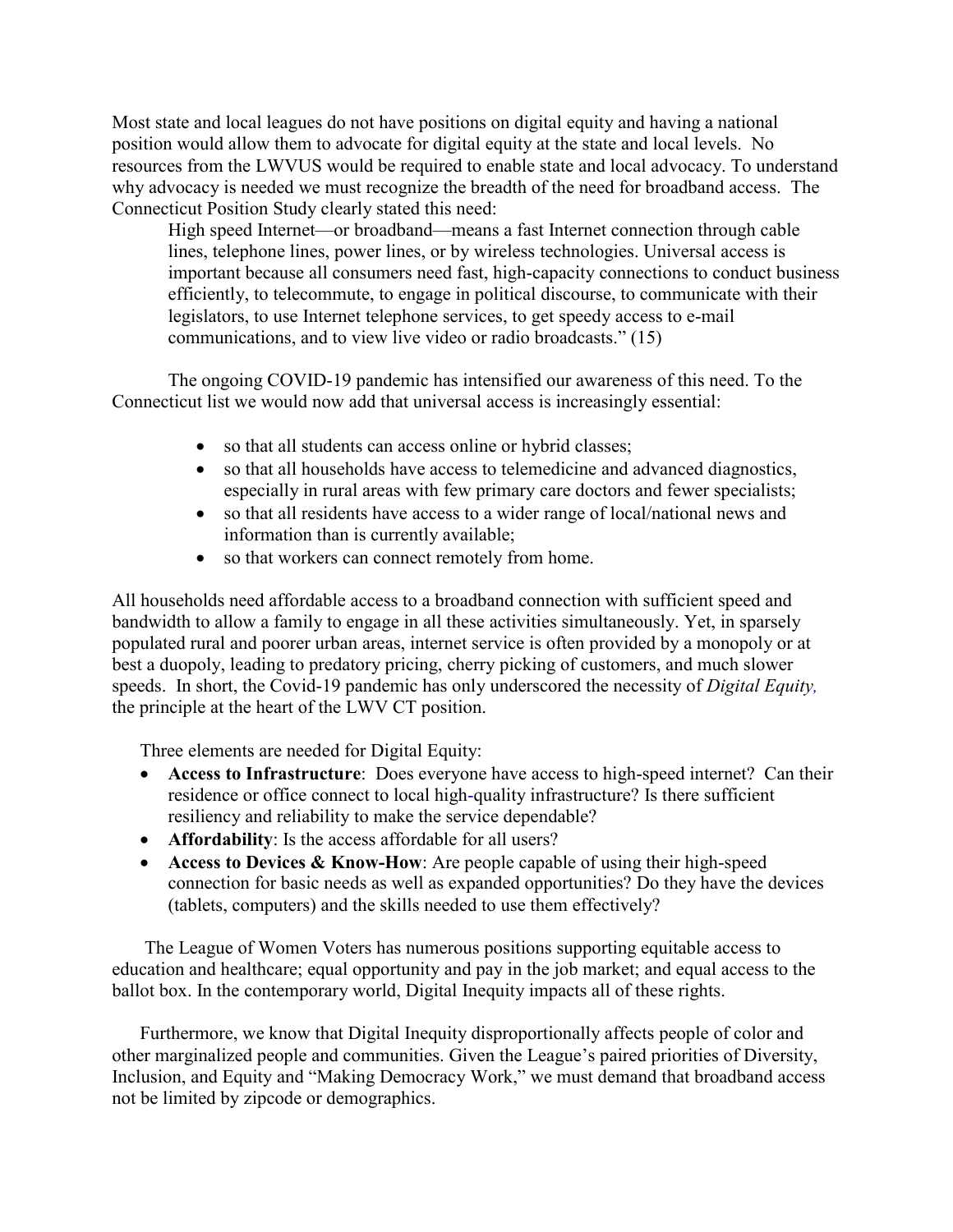#### **B. Community Access and Statewide Public Affairs Media**

The League of Women Voters believes that an informed citizenry is the bedrock of democracy. This belief leads us to require governmental bodies to protect a "citizen's right to know" by giving adequate notice of proposed actions, holding open meetings, and making public records accessible. As early as 1994, the national League had urged the Federal Communications Commission to issue requirements for broadcasters to cover local public affairs.

In some areas, local Public, Educational and Governmental media (PEG) operations have worked for decades with state and local Leagues to provide voter education and information in debates, forums and discussion programs. As other media—newspapers, radio stations, commercial television channels—have consolidated, the nonprofit PEG channels are often the sole remaining sources of local information in the areas they serve. Like national broadcast networks, local PEG operations have also expanded their programming to internet streaming.

State public affairs channels on cable television and the internet provide the same transparency for state government as C-SPAN does at the federal level and as  $\triangle$  PEG stations does at the local level. Some examples are [Connecticut Network,](https://ct-n.com/default.asp) [the Florida Channel,](https://thefloridachannel.org/) [The](http://www.illinoischannel.org/)  [Illinois Channel,](http://www.illinoischannel.org/) [Wisconsin Eye,](https://wiseye.org/) and [TVW](https://www.tvw.org/) in Washington State. [\(The California Channel](https://en.wikipedia.org/wiki/The_California_Channel) was another such entity, now defunct.)

However, as community access and state public affairs organizations expand to internet conferencing, the digital divide continues to widen, with rural and poor urban customers unable to stream or participate in governmental meetings. This adds yet another reason for the League to advocate for universal access to broadband service.

We therefore urge the League of Women Voters U.S. to join the growing national movement for digital equity by concurring with the LWV CT position on internet and public media access.

#### **II. Find out more: <https://www.lwvnm.org/broadband/> and <https://www.lwvnm.org/broadband/background.html>**

#### **III . Proposed Concurrence Statements:**

## **Universal High Speed Internet Access (Digital Equity) for All Residents of the United States**

The League of Women Voters believes that high speed affordable internet access is an essential service that should be readily available to all U.S. residents and businesses. National, state and local government policies should support broadband, wireless, and other means of high speed internet deployment throughout the nation. Efficient, high speed, affordable access to the internet for all U.S. residents in their homes, schools and workplaces--regardless of geographic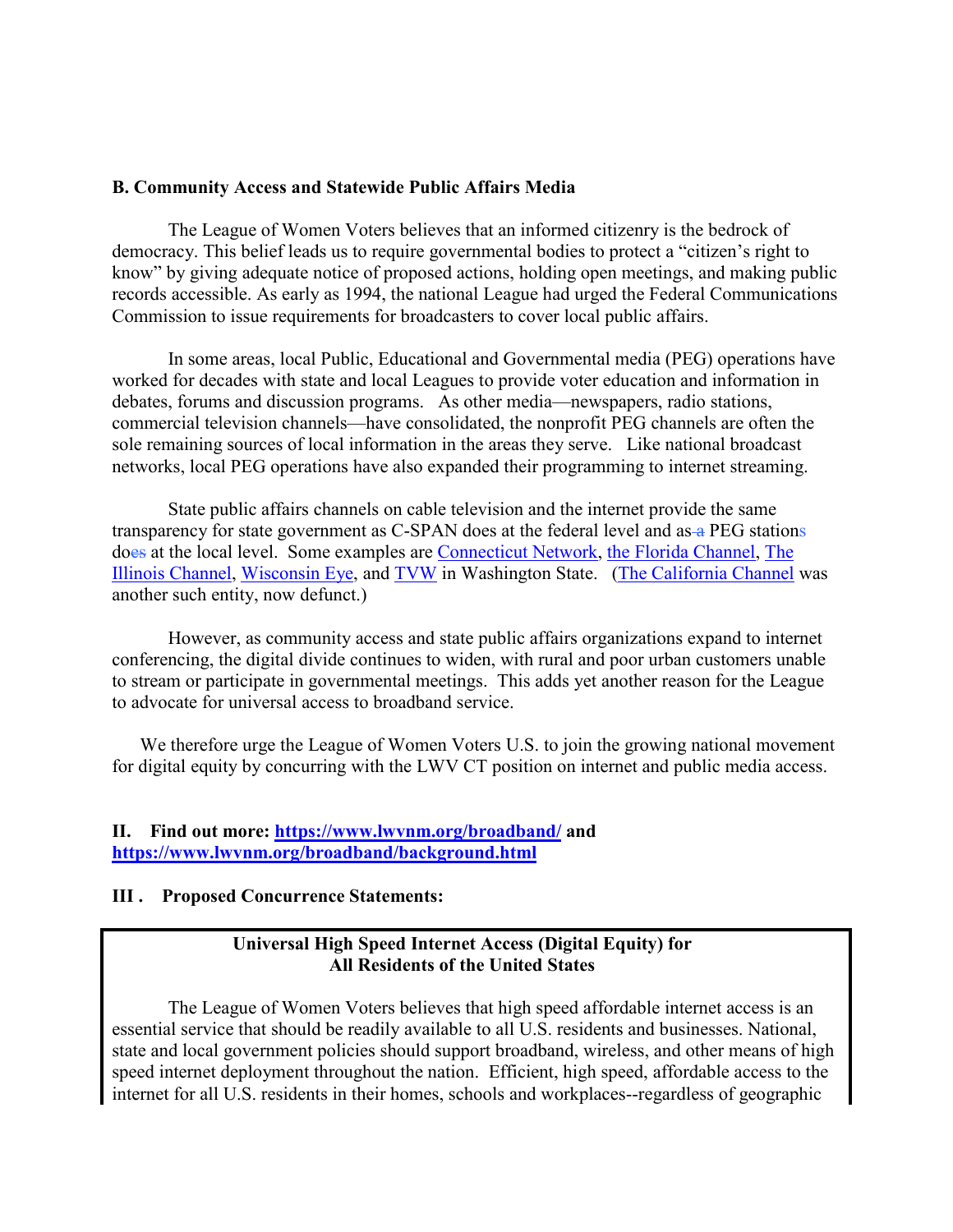location or neighborhood demographics--is a necessity for assuring equal access to local and state government, for maintaining openness and transparency in government activities, for communicating with legislative leaders, for engaging in political discourse, for competing in the global marketplace, and for assuring that voters receive the information they need to participate in our democracy.

The League of Women Voters supports making high speed internet access available to all residents of the United States, without charge, through schools, libraries, and other secure public buildings.

## **Community Access and Public Affairs Media**

The League of Women Voters believes that community access media – for Public, Educational, and Governmental programming (PEG) – must be adequately protected, promoted, and funded, regardless of the provider of media services. Statewide public affairs programming must be adequately protected, promoted, and funded by state legislatures and available to all residents, regardless of the provider of media services. Government should provide opportunities for citizen participation in decisions regarding community access, or PEG media*.*

Access to public affairs programming through modern media communication is essential to the public interest and to League of Women Voters' mission and purpose-- to protect civil liberties, to ensure open, transparent government, and to promote the public's right to know. To protect the public interest, high quality PEG transmission and PEG availability on basic service tiers and on the internet are essential.

**IV. How to Support This Concurrence**

**1.** Get on your League's agenda and ask for their support — specifically we'd like them to ask the LWVUS Board to make this Concurrence a recommended item for Program Consideration at the 2022 LWVUS Convention; note this does not mean committing your delegates to vote for it.

**2. If your League decides to support this, please also complete the LWVUS Program**  Planning Report Survey (see note below) using the specific language in the box so they know **exactly what you are recommending in the fewer than 300 words allotted to answering either**

"*Question 7 (online form) or 10 (pdf version): Would you like to recommend another program item, in addition to the Campaign for Making Democracy Work ®? (Yes/No*)" or "*Question 12 (online form) or 15 (pdf version): Please provide anything else you would like to share on Program Planning."*

# **Please copy this language into box #7 or #12 of LWVUS Program Planning Report Survey:**

**We ask that the LWVUS Board make the "Proposal for Concurrence at LWVUS Convention with the LWVCT positions on Universal High Speed Internet Access (Digital Equity) for All Residents of the United States, and Community Access and Public Affairs Media" a recommended item for Program Consideration at the LWVUS Convention.** 

**Concurring with this position at Convention would give the LWVUS a much needed position on what is now usually termed "broadband access" without**